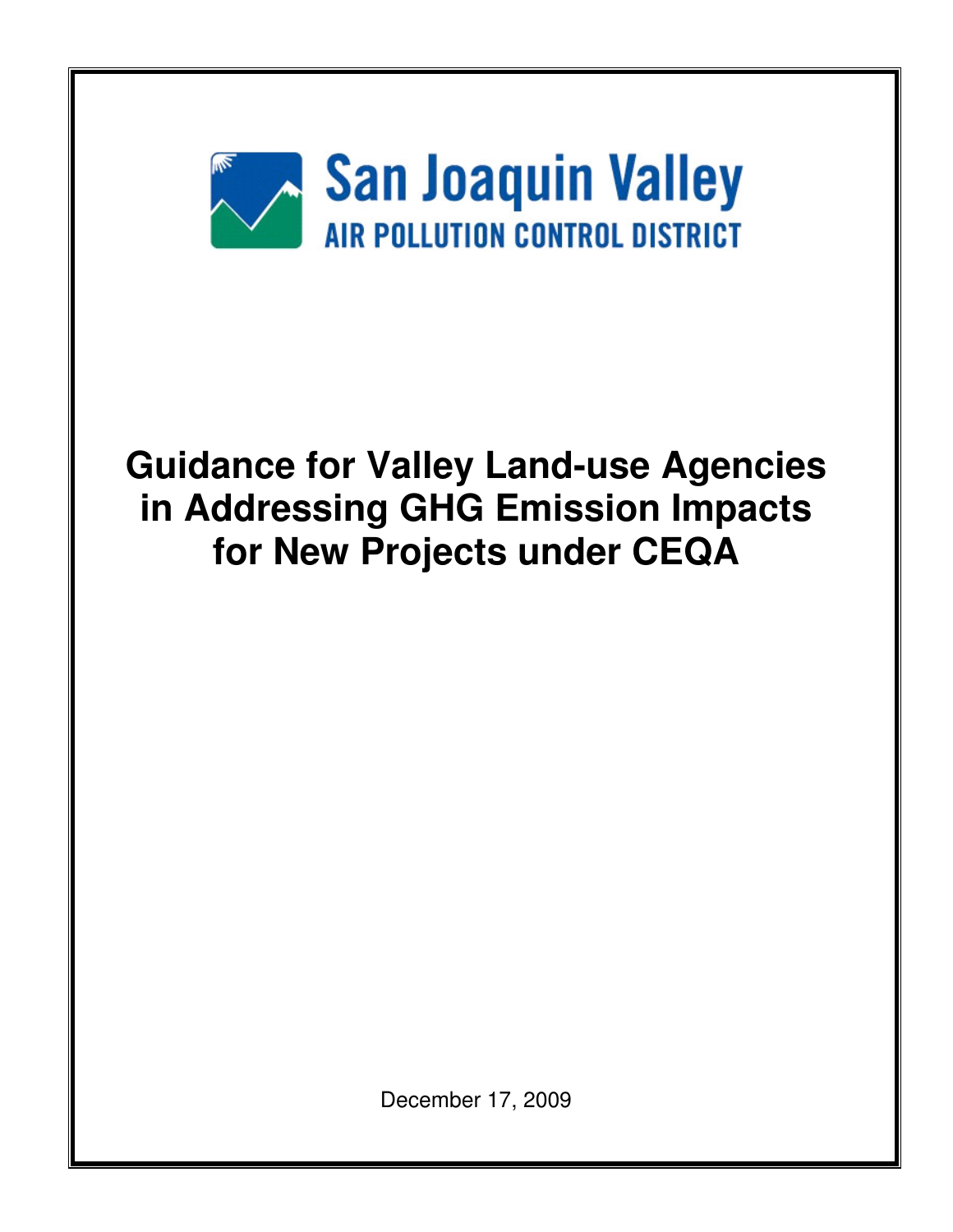#### **PURPOSE**

CEQA requires lead agencies to establish specific procedures for administering its responsibilities under CEQA, including orderly evaluation of projects and preparation of environmental documents. Each lead agency is encouraged to develop and publish thresholds of significance for use in determining the significance of environmental effects.

This guidance is intended to assist Valley land-use agencies in addressing the impacts of greenhouse gases (GHG) in their role as lead agency for California Environmental Quality Act (CEQA) purposes. This guidance establishes a streamlined process that can be used to evaluate the significance of project specific GHG emission impacts on global climate change, based on the use of Best Performance Standards to reduce project specific GHG emissions.

Valley land-use agencies choosing to implement this guidance would adopt it for their own use in addressing GHG emissions impacts when acting as lead agency for CEQA purposes.

Questions and comments associated with this guidance should be directed to the District's CEQA Program, at (559) 230-6000, or ceqa@valleyair.org.

#### **1. BACKGROUND**

CEQA requires lead agencies to establish specific procedures for administering its responsibilities under CEQA, including orderly evaluation of projects and preparation of environmental documents. On April 13, 2009, the Governor's Office of Planning and Research sent proposed amendments of the CEQA Guidelines to the Secretary of the Resources Agency for promulgation. The proposed amendments require lead agencies to determine whether greenhouse gases generated by a proposed project would have an individual or cumulative significant impact on global climate change.

In August 2008, the San Joaquin Valley Air Pollution Control District's Governing Board adopted the Climate Change Action Plan (CCAP). The CCAP directed the District's Air Pollution Control Officer to develop guidance to assist District staff, valley businesses, land–use agencies, and other permitting agencies in addressing GHG emissions as part of the CEQA process.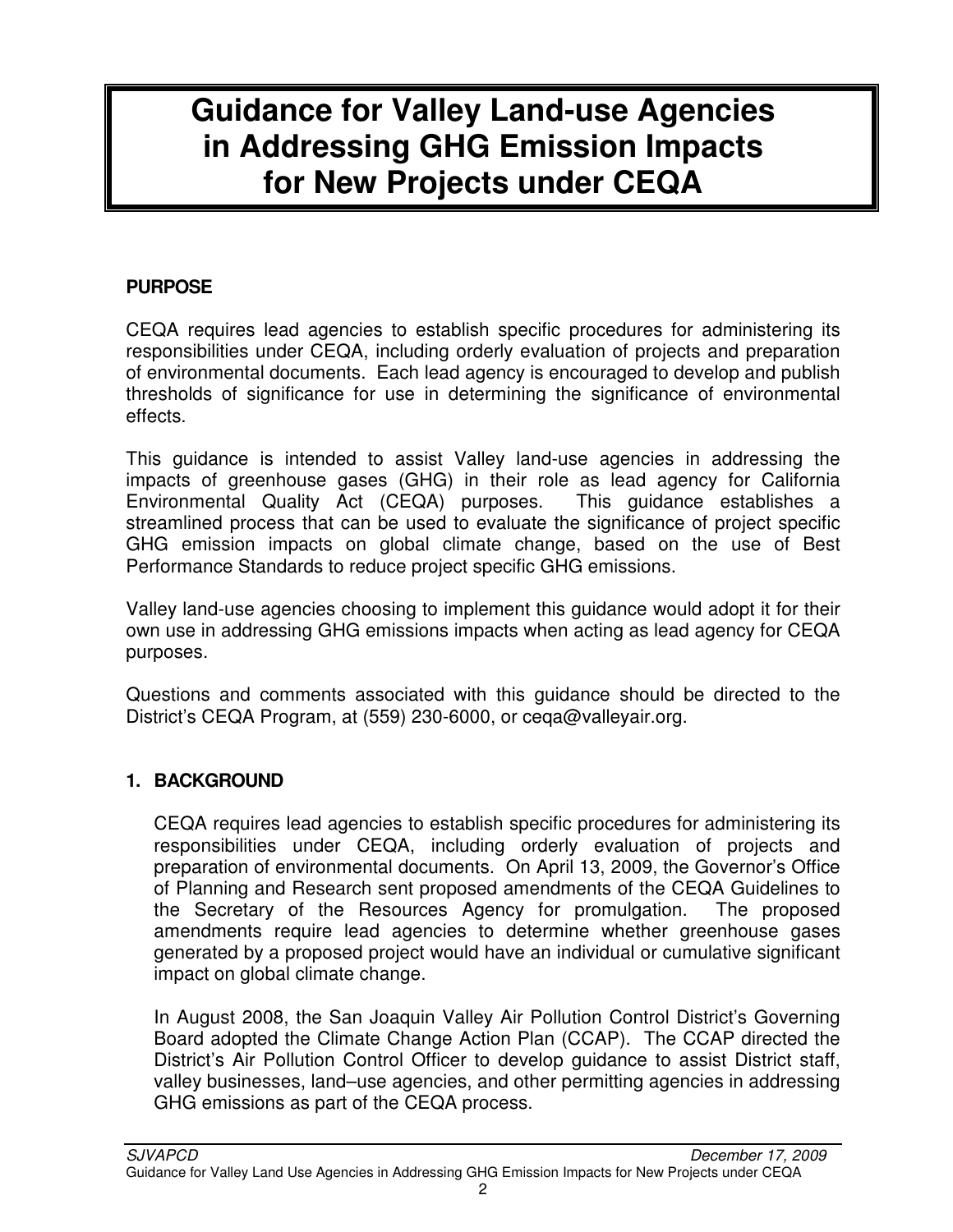In support of this guidance, District staff has prepared a staff report, Addressing Greenhouse Gas Emissions under the California Environmental Quality Act, available on the Climate Change page of the District's website, www.valleyair.org. The staff report provides a summary of background information on Global Climate Change, the current regulatory environment surrounding GHG emissions, and the various concepts in addressing the potential impacts of Global Climate Change under CEQA. The report also evaluates different approaches for estimating impacts, and summarizes potential GHG emission reduction measures. As presented in the Staff Report, District staff concludes that existing science is inadequate to support quantification of impacts that project specific GHG emissions have on global climatic change. This is readily understood when one considers that global climatic change is the result of the sum total of GHG emissions, both man made and natural that occurred in the past; that is occurring now; and will occur in the future. The effects of project specific GHG emissions are cumulative, and unless reduced or mitigated, their incremental contribution to global climatic change could be considered significant. District staff concludes that this cumulative impact is best addressed by requiring all projects subject to CEQA to reduce their GHG emissions through project design elements.

#### **2. OVERALL METHODOLOGY**

District staff proposes an approach intended to streamline the process of determining if project specific GHG emissions would have a significant effect. The methodology being proposed relies on the use of performance based standards that would be applicable to projects that result in increased GHG emissions. Use of performance based standards is not a method of mitigating emissions. Rather it is a method of determining significance of project specific GHG emission impacts using established specifications or project design elements: Best Performance Standards (BPS). Establishing BPS would help project proponents, lead agencies, and the public by proactively identifying effective, feasible GHG emission reduction measures. Emission reductions achieved through implementation of BPS would be pre-quantified, thus negating the need for project specific quantification of GHG emissions.

Best Performance Standards (BPS) are defined as the most effective achieved-inpractice means of reducing or limiting GHG emissions from a GHG emissions source. For traditional stationary source projects, BPS includes equipment type, equipment design, and operational and maintenance practices for the identified service, operation, or emissions unit class and category. For development projects, BPS focuses on measures that improve energy efficiency and those that reduce vehicle miles travelled. Both categories of BPS, and their implementation for specific projects, are discussed more thoroughly below. District staff will establish BPS for specific classes and categories of stationary sources and for development projects, and will maintain a listing of the established BPS on the Climate Change page of the District's webpage, www.valleyair.org.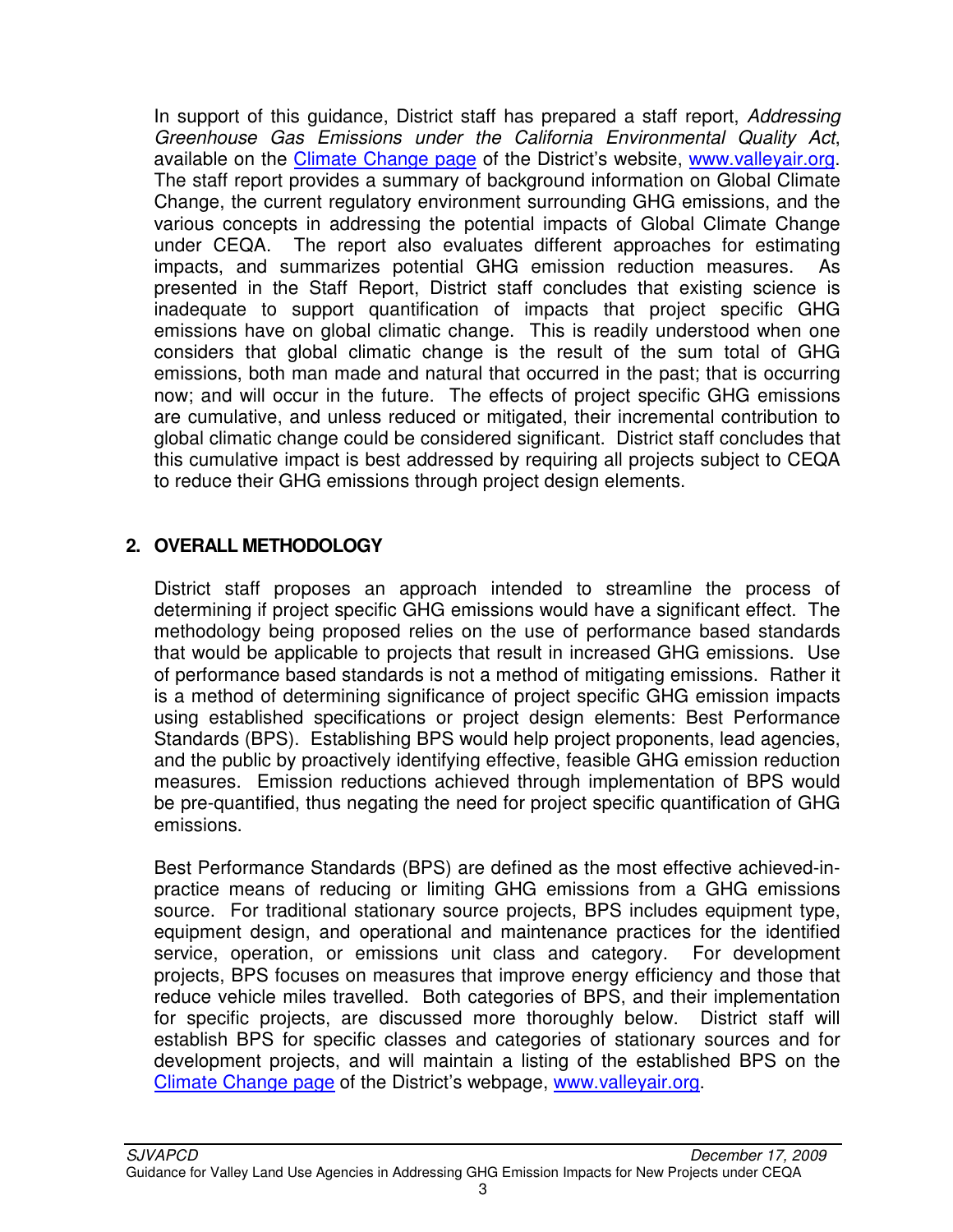Projects implementing Best Performance Standards in accordance with this guidance would be determined to have a less than significant individual and cumulative impact on global climate change and would not require project specific quantification of GHG emissions. Projects exempt from the requirements of CEQA, and projects complying with an approved GHG emission reduction plan or mitigation program would also be determined to have a less than significant individual or cumulative impact. Such plans or programs must be specified in law or adopted by the public agency with jurisdiction over the affected resources and have a certified final CEQA document. Projects not implementing BPS would require quantification of project specific GHG emissions. To be determined to have a less than significant individual and cumulative impact on global climate changes, such projects must be determined to have reduced or mitigated GHG emissions by 29%, consistent with GHG emission reduction targets established in ARB's AB 32 Scoping Plan. Furthermore, quantification of GHG emissions would be expected for all projects for which the lead agency has determined that an Environmental Impact Report is required, regardless of whether the project incorporates Best Performance Standards.

#### **3. DETERMINING PROJECT SIGNIFICANCE**

#### **Principle**

The effects of project specific GHG emissions are cumulative, and unless appropriately reduced or mitigated their incremental contribution to global climatic change could be considered significant. Valley land-use agencies adopting this guidance as policy for addressing GHG impacts under CEQA, as a lead agency will require all new projects with increased GHG emissions to implement performance based standards, or otherwise demonstrate that project specific GHG emissions have been reduced or mitigated by at least 29%. Nothing in this guidance shall be construed as limiting a lead agency's authority to adopt a statement of overriding consideration for projects with significant GHG impacts.

#### **Process for Evaluating GHG Significance**

- Projects determined to be exempt from the requirements of CEQA would be determined to have a less than significant individual and cumulative impact for GHG emissions and would not require further environmental review, including analysis of project specific GHG emissions. Projects exempt under CEQA would be evaluated consistent with established rules and regulations governing project approval and would not be required to implement BPS.
- Projects complying with an approved GHG emission reduction plan or GHG mitigation program which avoids or substantially reduces GHG emissions within the geographic area in which the project is located would be determined to have a less than significant individual and cumulative impact for GHG emissions. Such plans or programs must be specified in law or approved by the lead agency with jurisdiction over the affected resource and supported by a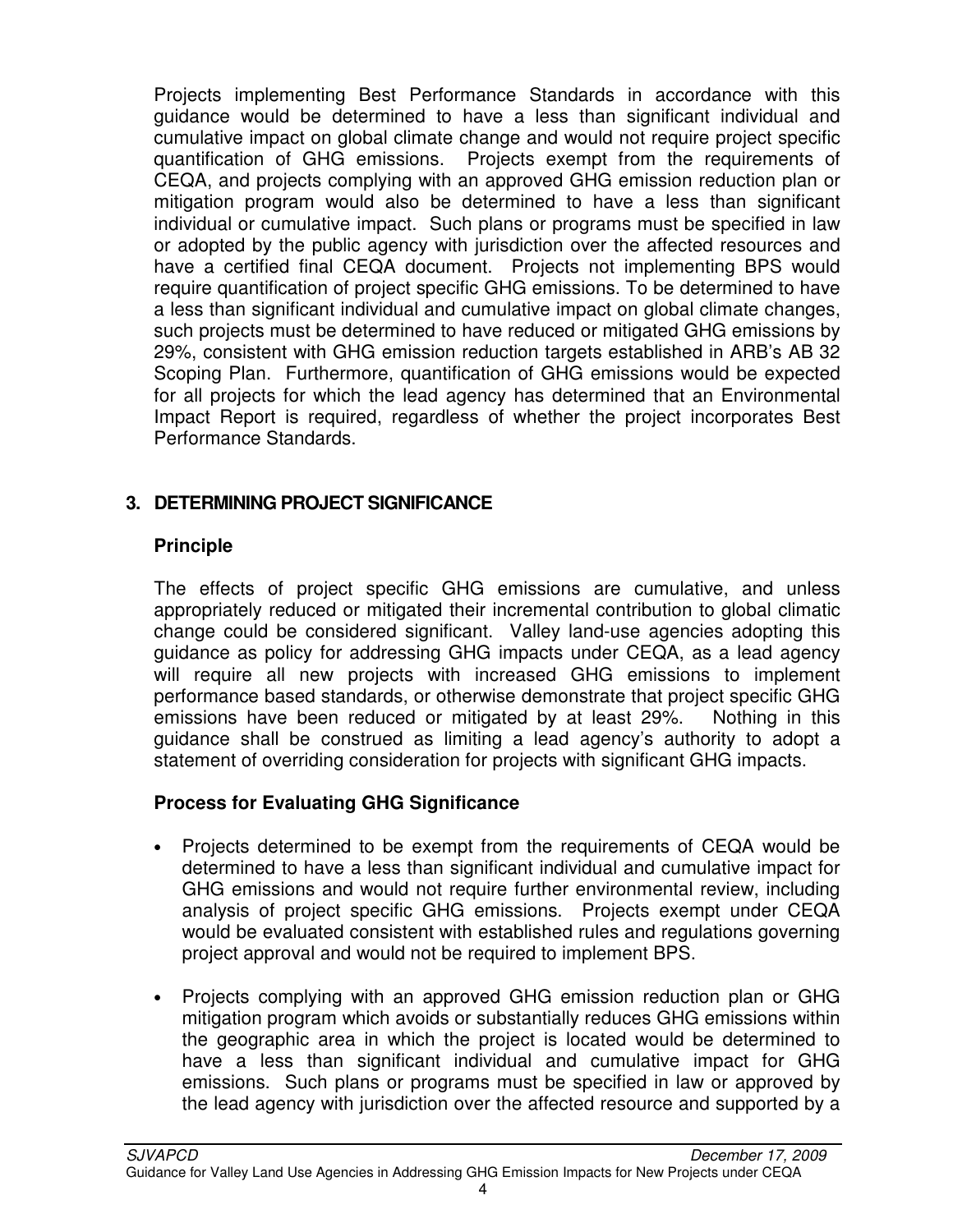CEQA compliant environmental review document adopted by the lead agency. Projects complying with an approved GHG emission reduction plan or GHG mitigation program would not be required to implement BPS.

- Projects implementing Best Performance Standards would not require quantification of project specific GHG emissions. Consistent with CEQA Guideline, such projects would be determined to have a less than significant individual and cumulative impact for GHG emissions.
- Projects not implementing Best Performance Standards would require quantification of project specific GHG emissions and demonstration that project specific GHG emissions would be reduced or mitigated by at least 29%, compared to Business-as-Usual (BAU<sup>\*</sup>), including GHG emission reductions achieved since the 2002-2004 baseline period. Projects achieving at least a 29% GHG emission reduction compared to BAU would be determined to have a less than significant individual and cumulative impact for GHG.
- Notwithstanding any of the above provisions, projects requiring preparation of an Environmental Impact Report for any other reason would require quantification of project specific GHG emissions. Projects implementing BPS or achieving at least a 29% GHG emission reduction compared to BAU would be determined to have a less than significant individual and cumulative impact for GHG.

In summary, the use of BPS streamlines the significance determination process by pre-quantifying the emission reductions that would be achieved by a specific GHG emission reduction measure and pre-approving the use of such a measure to reduce project-related GHG emissions. Establishing BPS also streamlines the CEQA review process by providing project proponents, lead agencies and the public with clear guidance on how to reduce GHG emission impacts. Thus, project proponents would be able to incorporate project specific GHG reduction measures during the initial project design phase, which could reduce project specific GHG impacts to less than significant levels.

 $\overline{a}$ 

<sup>\*</sup> BAU is referenced in the California Air Resources Board's AB 32 Scoping Plan as the Business-as-Usual emissions occurring in 2020 if the average baseline emissions during the 2002-2004 period were grown to 2020 levels, without control. Therefore, 2002-2004 emissions factors, on a unit of activity basis, multiplied by the activity expected to occur in 2020, is an appropriate representation of 2020 BAU. Our analysis uses a comparison of 2002-2004 emissions factors to a proposed controlled emissions factor, as shown in Attachments A and B, to determine the percent reductions generated by the proposed control.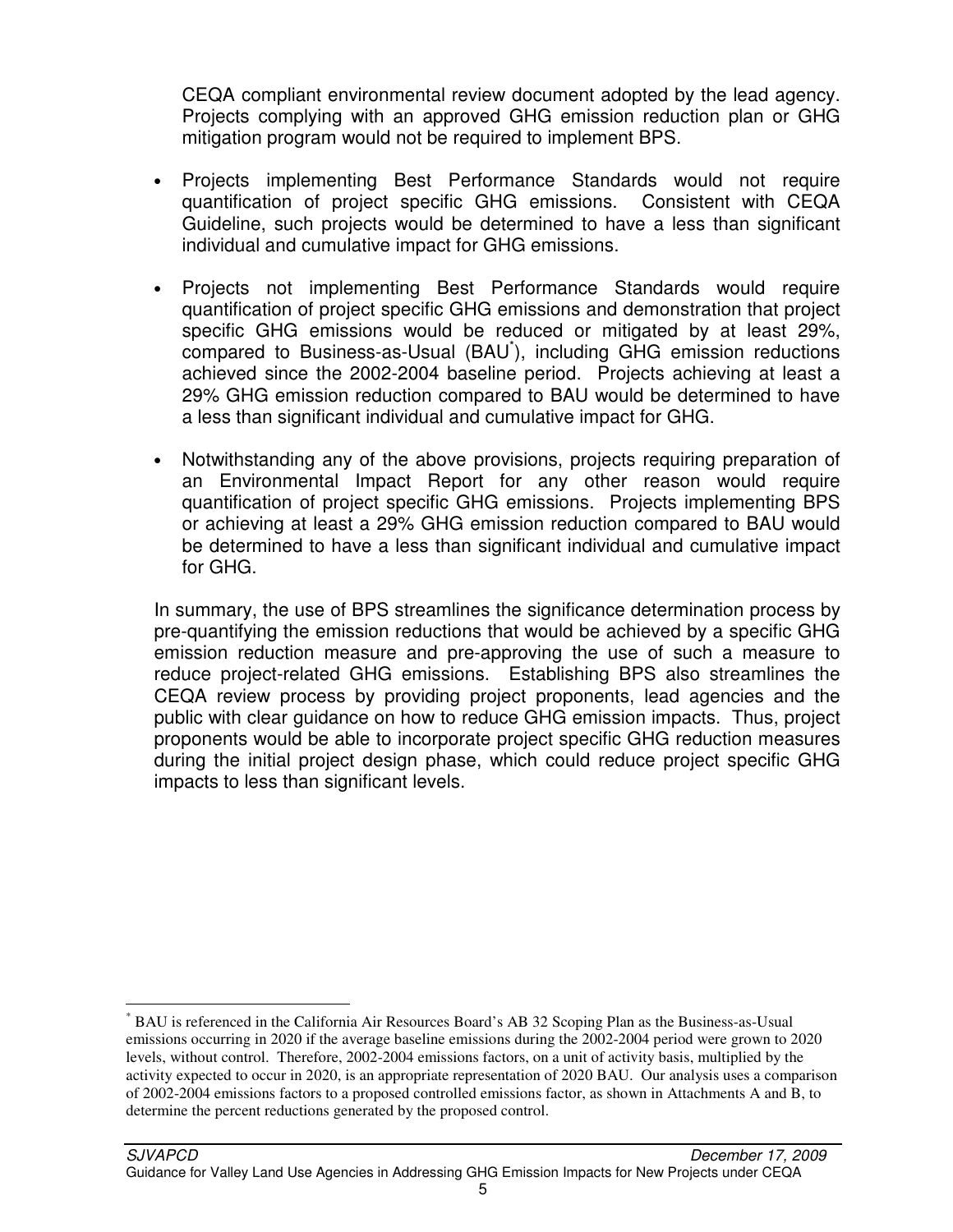#### **Application of BPS to Stationary Source Equipment**

GHG emissions can be directly emitted from stationary sources of air pollution requiring operating permits from the District, or they may be emitted indirectly, as a result of increased electrical power usage, for instance. In many cases, a land-use agency will act as the lead agency under CEQA for projects that will eventually require Permits to Operate from the Air District. In such cases, the District recommends that the lead agency apply the District's policy for assessing significance of GHG emission impacts from stationary source projects, under CEQA.

For GHG emissions increases associated with such projects, the land-use agency should consult the *Climate Change Action Plan* page of the District's webpage at www.valleyair.org to ascertain the appropriate BPS for the class and category of source of GHG emissions, and require the source to apply the BPS contained in the listing at the time the application for discretionary approval was deemed complete by the lead agency.

If such BPS is proposed and required, the GHG impacts from the stationary source equipment shall be determined to have a less than individually and cumulatively significant impact on global climate change for CEQA purpose.

In cases where BPS has not been developed for the source, the lead agency or the project proponent may request that the District develop a project-specific BPS through the process described in Attachment A, or the lead agency may choose to develop the appropriate BPS themselves. In the latter case, the District recommends that the lead agency follow the District procedure for establishing BPS for stationary sources and obtain written concurrence from the District Air Pollution Control Officer.

To ensure that the District incorporates compliance with BPS into the project's air quality permits, when approving projects that would be subject to District permit requirements, Lead Agencies adopting or using the District's Guidance for Valley Land Use Agencies in Addressing GHG Emission Impacts for New Projects Under CEQA should notify the District that compliance with BPS was made a condition of project approval. This notification will also facilitate the District's triennial evaluation of emission reductions achieved by implementing BPS, as discussed below.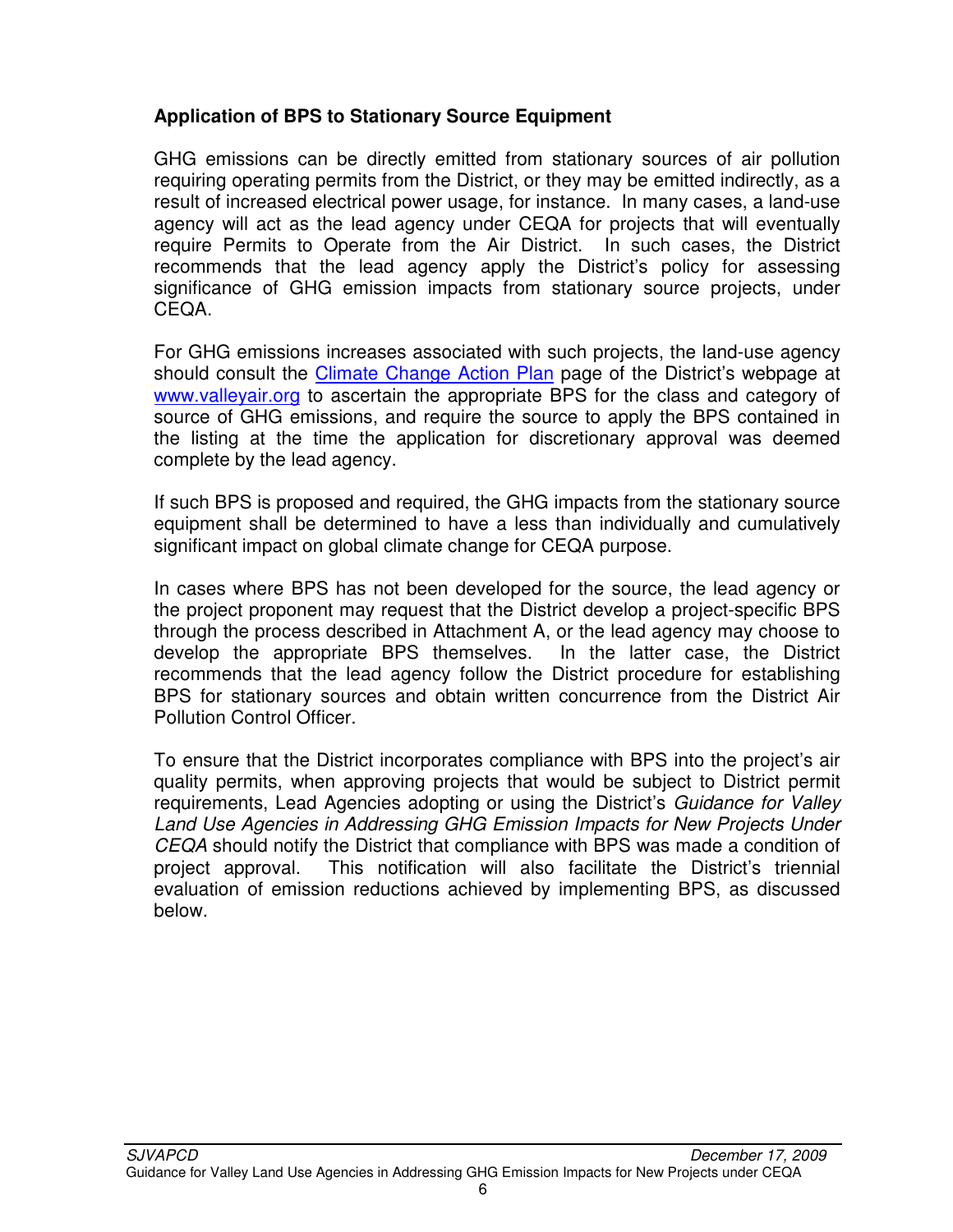#### **Application of BPS to Development Projects**

GHG emission from development projects, such as proposed residential, commercial, industrial, or governmental operations, primarily occur indirectly through energy consumption and vehicle miles traveled (VMT). Developers can reduce GHG emissions from energy consumption through building designs that increase energy efficiency, water conservation, and the use of energy efficient appliances. Developers can further reduce GHG emissions through project designs that reduce VMT through features that promote pedestrian access and use of public transportation. Land use planning decisions, such as creating mixed-use development, discouraging leap-frog development, and creating favorable jobs to housing ratios can significantly reduce VMT and the associated GHG emissions.

Land-use agencies act as lead agencies under CEQA for development projects, and are expected to determine the environmental impacts of the project, and the significance of those impacts.

For GHG emissions increases associated with such projects, land-use agencies adopting this guidance should consult the Climate Change Action Plan page of the District's webpage at www.valleyair.org to ascertain the appropriate GHG emission reduction measures for sources of GHG emissions associated with development projects, and require the project proponent to apply GHG emissions reduction measures sufficient to reduce GHG emissions by 29%, when compared to BAU. Nothing in this policy shall be construed as limiting a lead agency's authority to adopt a statement of overriding consideration for projects with significant GHG impacts.

Given the diversity of development projects occurring in the Valley, it is not feasible to develop a single set of standards that would be applicable to all development projects. Instead, the District will establish a list of GHG emission reductions measures with pre-quantified GHG emission reduction effectiveness. Projects implementing BPS and reducing GHG emissions by 29% through any combination of GHG emission reduction measures, including GHG emission reductions achieved as a result of changes in building and appliance standards occurring since the 2002-2004 baseline period, would be considered to have a less than significant individual and cumulative impact on global climate change.

To assist Valley land-use agencies, the District has committed to maintaining a listing of all approved development project GHG emissions reduction measures, and will provide an easy-to-use web-based interface that allows developers, landuse agencies, and any other interested parties the ability to enter the mitigation measures proposed for a given project, and total up the GHG reductions expected from those measures. The program will report the reductions in terms of percentage of reductions compared to baseline emissions.

If total GHG emissions reductions measures add up to 29% or more, are enforceable, and are required as a part of the development's approval process, the project achieves the Best Performance Standard (BPS) for the respective type of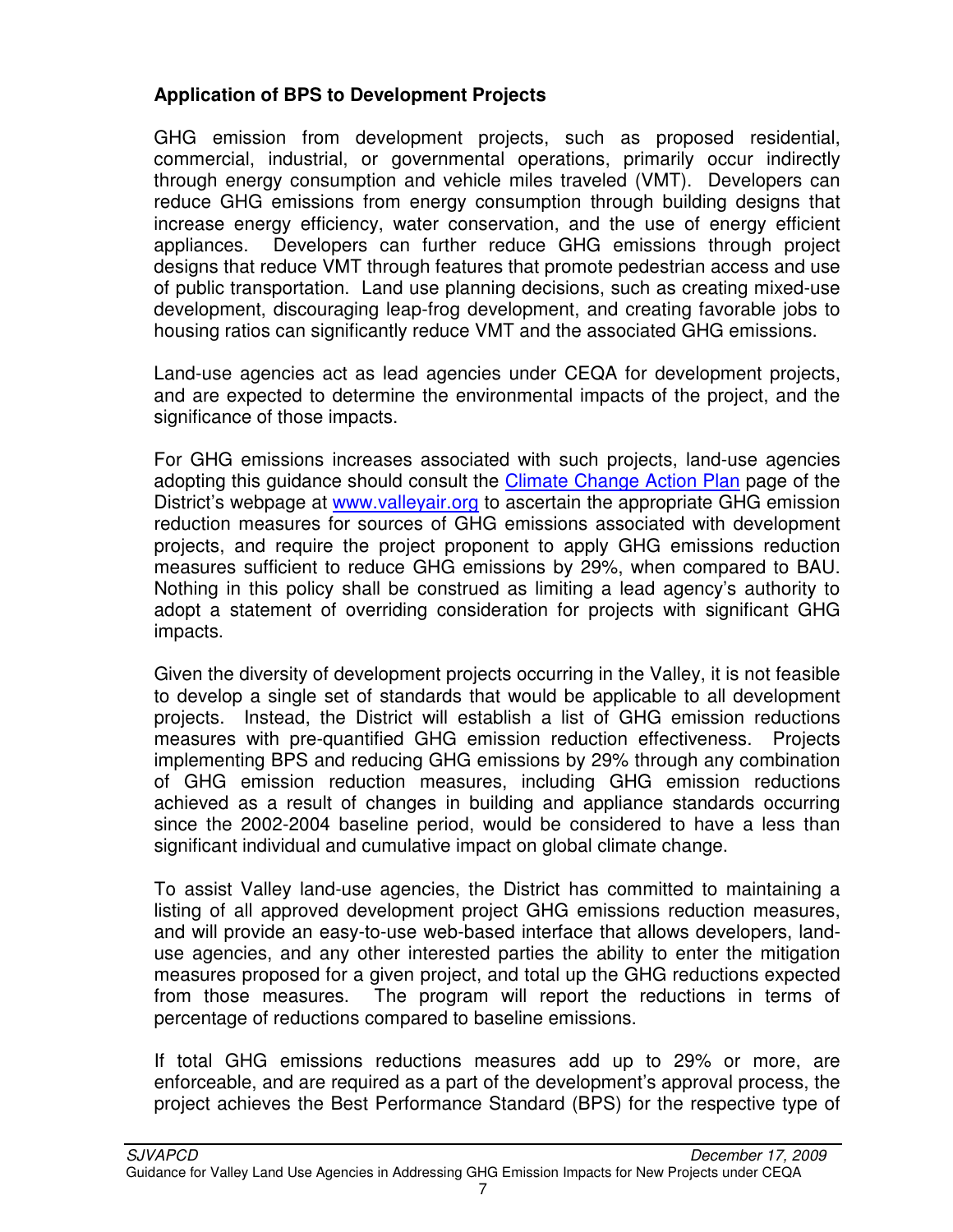development project. Thus, the GHG emissions from the development project would be determined to have a less than individually and cumulatively significant impact on global climate change for CEQA purposes.

In cases where GHG emission reduction measures are proposed that are not listed in the District's compilation of development project GHG emission reduction measures, the lead agency or the project developer may request that the District review and, if appropriate, approve the proposed GHG emissions reduction measures through the public process described in Attachment B, or the lead agency may choose to develop the appropriate GHG emissions reduction measures themselves. In the latter case, the lead agency that has adopted this guidance should follow the procedures presented below.

#### **4. PROCESS FOR EVALUATING EFFECTIVENESS OF THE BEST PERFORMANCE STANDARD SIGNIFICANCE DETERMINATION METHOD**

As presented in the District Staff Report, the District's analysis demonstrates that implementing BPS is expected to equal or exceed 29 percent reduction in GHG emissions from stationary sources<sup>1</sup> and development projects. To ensure that implementation of BPS will achieve the GHG emission reduction targets; the District will prepare a triennial report evaluating the effectiveness of the Best Performance Standard significance determination method.

The District report will include a comparison of actual GHG emissions reductions achieved by stationary source projects permitted under this policy to the 29% GHG emission reduction goal, consistent with the GHG emission reduction target established in ARB's AB 32 Scoping Plan. If the report demonstrates that a gap exists the District will revise BPS accordingly, or will take other steps to assure that the shortfall is addressed for future projects.

By definition, BPS for development projects is achieving a project-by-project 29% reduction in GHG emissions, compared to  $BAU<sup>2</sup>$ . Thus, it is reasonable to conclude that Lead Agencies implementing the proposed Guidance for Valley Land-use Agencies in Addressing GHG Emission Impacts for New Projects under CEQA threshold will achieve an overall reduction in GHG emissions consistent with AB 32 emission reduction targets, and therefore no triennial evaluation is necessary for development projects.

<u>.</u>

<sup>&</sup>lt;sup>1</sup> San Joaquin Valley Air Pollution Control District, Final Draft Staff Report on *Addressing Greenhouse Gas Emissions Under the California Environmental Quality Act*. November 5, 2009. (See p. 55 & 280)

<sup>2</sup> San Joaquin Valley Air Pollution Control District, Final Draft Staff Report on *Addressing Greenhouse Gas Emissions Under the California Environmental Quality Act*. November 5, 2009. (See p. 57)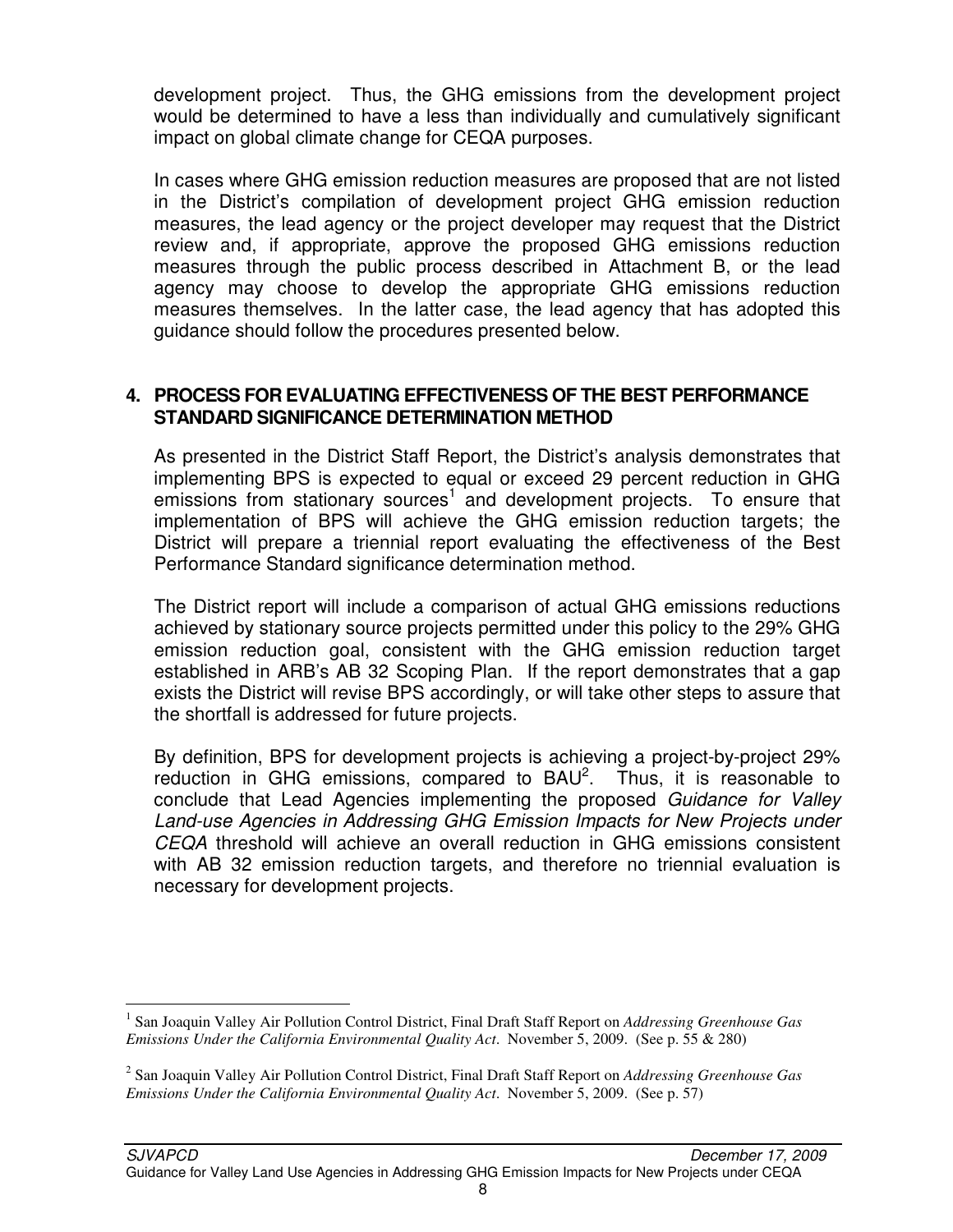## **Attachment A**

### **Procedure for Determining BPS for Stationary Sources**

Land-use agencies are strongly encouraged to use the Air District's compilation of Best Performance Standards for stationary sources of air pollution, maintained on the Climate Change page of the District webpage at www.valleyair.org. In cases where the District has not yet developed an appropriate BPS, the land-use agency is encouraged to consult with the District and request the development of an appropriate BPS. However, lead agencies may occasionally find it necessary to develop BPS for stationary sources of emissions, in which case the following procedure is to be used.

#### **DEFINITIONS**

#### Achieved-in-Practice

Achieved-in-Practice is – Any equipment, technology, practice or operation available in the United States that has been installed and operated or used at stationary source site for a reasonable period of time sufficient to demonstrate that the equipment, technology, practice or operation is reliable when operated in a manner that is typical for the process. In determining whether equipment, technology, practice or operation is Achieved-in-Practice, the District will consider the extent to which grants, incentives or other financial subsidies influence the economic feasibility of its use.

#### Approved Alternate Technology

Approved Alternate Technology is – Any District approved, Non-Achieved-in-Practice GHG emissions reduction measure equal to or exceeding the GHG emission reduction percentage for a specific BPS

#### **Baseline**

Baseline is – the three year average (2002-2004) of GHG emissions for a type of equipment or operation within an identified class and category, expressed as annual GHG emissions per unit.

#### Best Performance Standard

Best Performance Standard is – For a specific Class and Category, the most effective, District approved, Achieved-In-Practice means of reducing or limiting GHG emissions from a GHG emissions source, that is also economically feasible per the definition of achieved-in-practice. BPS includes equipment type, equipment design, and operational and maintenance practices for the identified service, operation, or emissions unit class and category.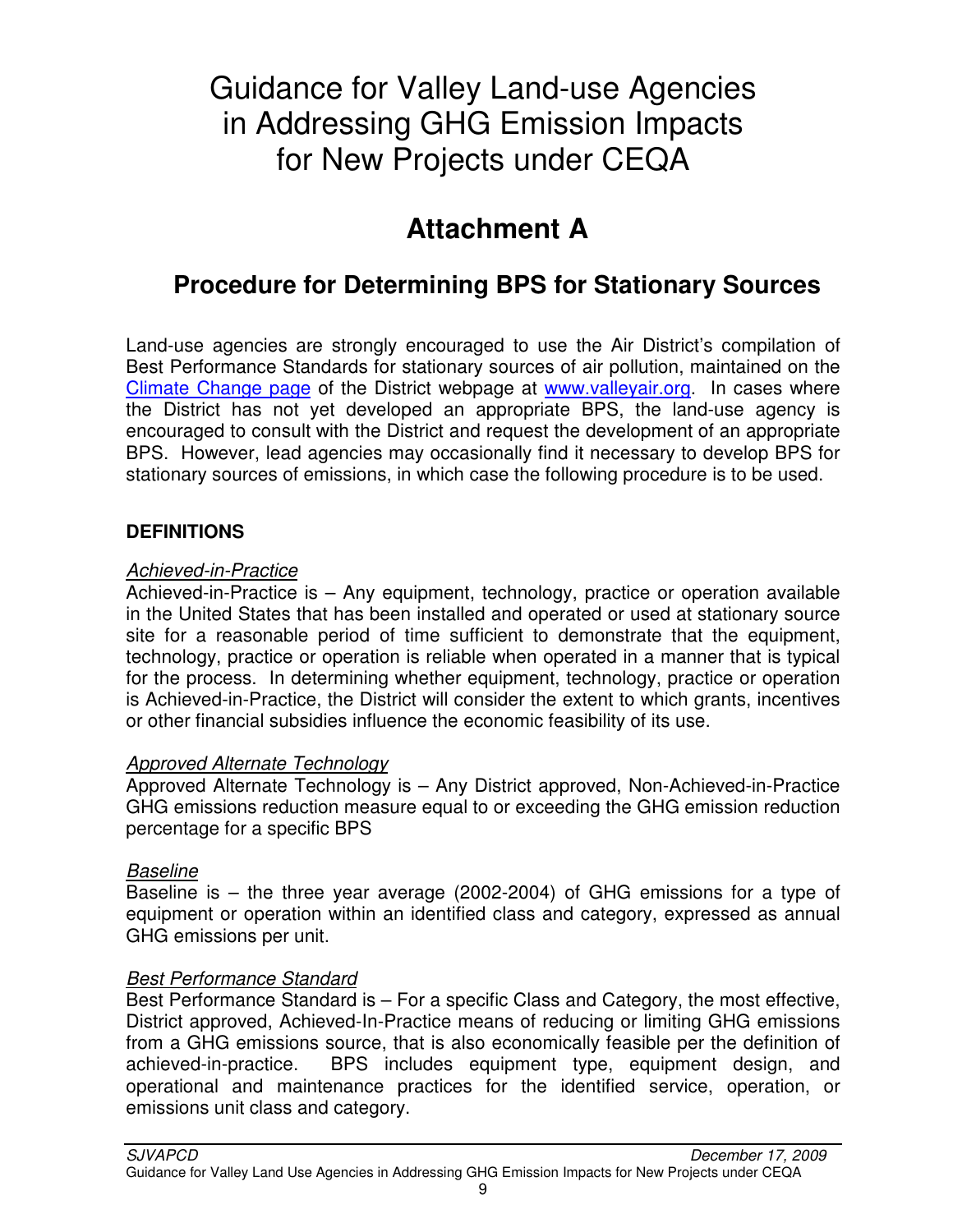#### Business-as-Usual

Business-as-Usual is - the emissions for a type of equipment or operation within an identified class and category projected for the year 2020, assuming no change in GHG emissions per unit of activity as established for the baseline period.

#### **Category**

Category is – A District approved subdivision within a "class" as identified by unique operational or technical aspects.

#### Class

Class is - The broadest District approved division of stationary GHG sources based on fundamental type of equipment or industrial classification of the source operation.

#### **ESTABLISHING BUSINESS-AS-USUAL AND BASELINE**

In executing its legislative mandate to establish emission reduction targets which would achieve the 1990 GHG emission levels by the year 2020, the California Air Resources Board (CARB) used its emission inventory to establish a three-year average for GHG emissions occurring by sector during the baseline period of 2002- 2004. This three-year average baseline emissions inventory was projected to the year 2020 using assumptions about potential growth, and assuming no change in the existing business practices. CARB designated the baseline emissions inventory projected to the year 2020 as Business-as-Usual (BAU) and determined that a 29% reduction from BAU is necessary to achieve the 1990 GHG emissions level.

BAU, as established by CARB, is a projected emissions inventory and does not represent actual business or operational practices generating GHG emissions. To translate BAU into an emissions generating activity, District staff will establish emission factors per unit of activity, for each class and category, using the 2002-2004 baseline period. For example, for a combustion process, an emissions factor could be expressed as pounds of GHG emissions generated per cubic feet of gas consumed, or pounds of GHG emissions generated per unit of production.

GHG emission reductions would be determined by establishing a GHG emissions factor per unit of activity for the proposed project and comparing it to the emissions factor established for the 2002-2004 baseline period. Projects implementing BPS, or otherwise demonstrating that GHG emissions have been reduced or mitigated by 29% will be determined to have a less than significant individual and cumulative impact on global climate change.

The percent reduction in GHG emissions would be calculated using the following methodology:

% Reduction in GHG emissions =  $\frac{(2002 - 2004 \text{ baseline GHG emission factor}) - (Proposed project GHG emissions factor)}{2002 - 2004 \text{ baseline GHG emission factor}}$  x100% 2002 - 2004 baseline GHG emission factor  $%$  Reduction in GHG emissions =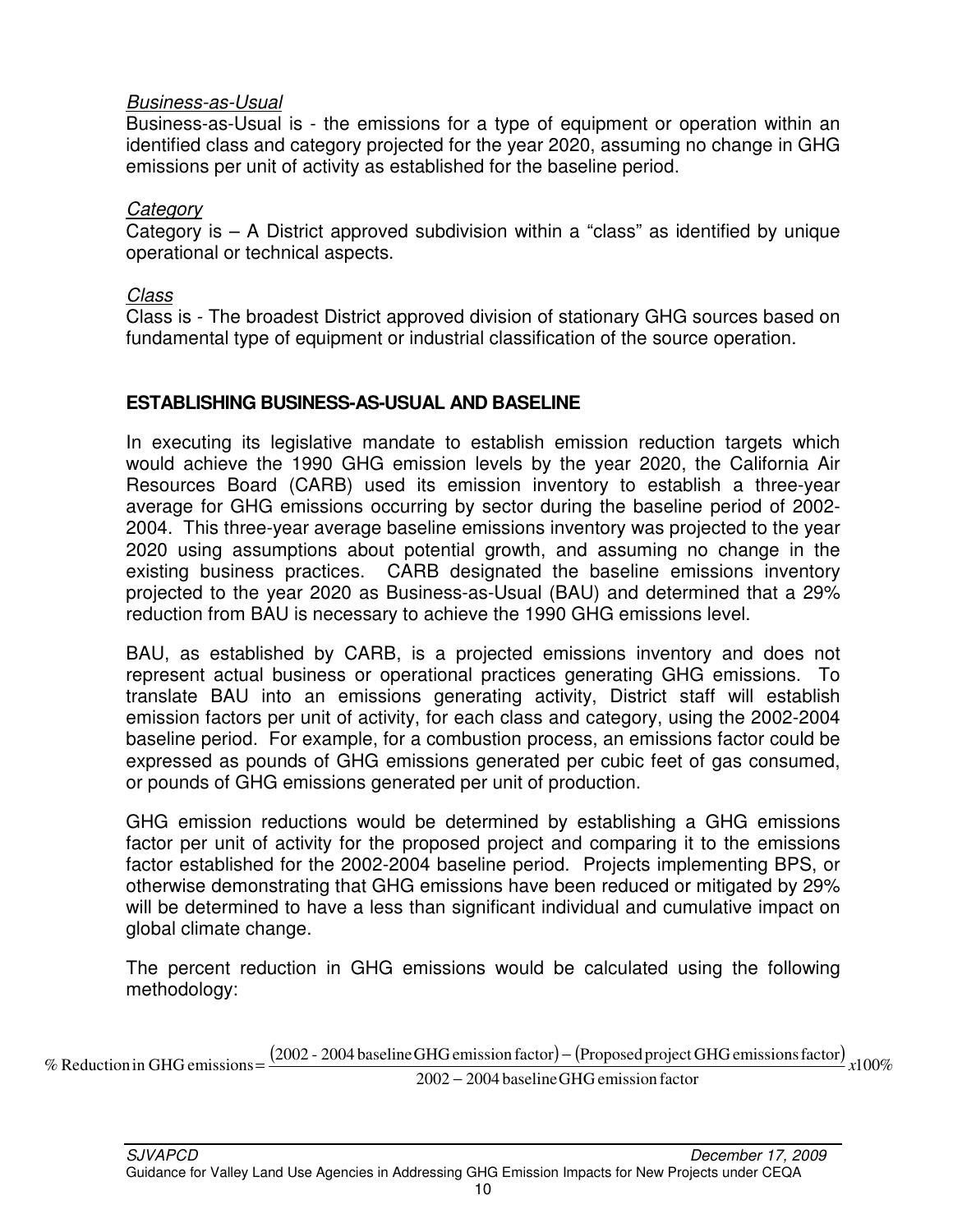#### **ESTABLISHING BEST PERFORMANCE STANDARDS FOR STATIONARY SOURCES**

#### **Public Process**

BPS will be established through a public process that provides ample opportunity for stakeholders and other interested parties to participate and provide valuable input into the establishment of baseline GHG emissions and BPS.

The public process will begin with an initial outreach via the District's CCAP list server. Individuals registered with the CCAP list server will be notified when the District initiates the process of establishing BPS for a specific equipment or operation within an identified Class and Category. Individuals interested in participating in the public process would register themselves with a list server dedicated to the BPS under development. Using the dedicated BPS list server, stakeholders and other interested parities will have opportunity to provide the District with information to be considered when drafting documents establishing baseline GHG emissions and BPS. When draft documents are available on the District's website for review and comment, a notice of availability will be send via the BPS list server. Workgroups would be convened as necessary to obtain additional technical information for use in establishing baseline emissions or BPS. After receiving public input, the BPS will be finalized and posted on the District's website. Availability of final BPS will be noticed via the District's general CCAP list server.

#### **Process for Establishing BPS For Stationary Sources**

To be approved by the District, BPS must be demonstrated to achieve real GHG emission reductions. Such reductions must be quantifiable to support a determination that project specific GHG emissions would have a less than significant individual and cumulative impact.

In evaluating GHG emissions from a specific project, District staff will characterize both direct and indirect GHG emissions. Direct GHG emissions would include emissions resulting from a specific operation or process, e.g. fuel combustion emissions from a boiler. Indirect GHG emissions would include emissions resulting from project related energy consumption, e.g. electricity consumed by the production and electricity required to produce and transport water used by the project. For projects resulting in increased vehicle miles traveled (VMT), indirect GHG emissions associated with transportation related activities would also be included in the GHG emissions quantification.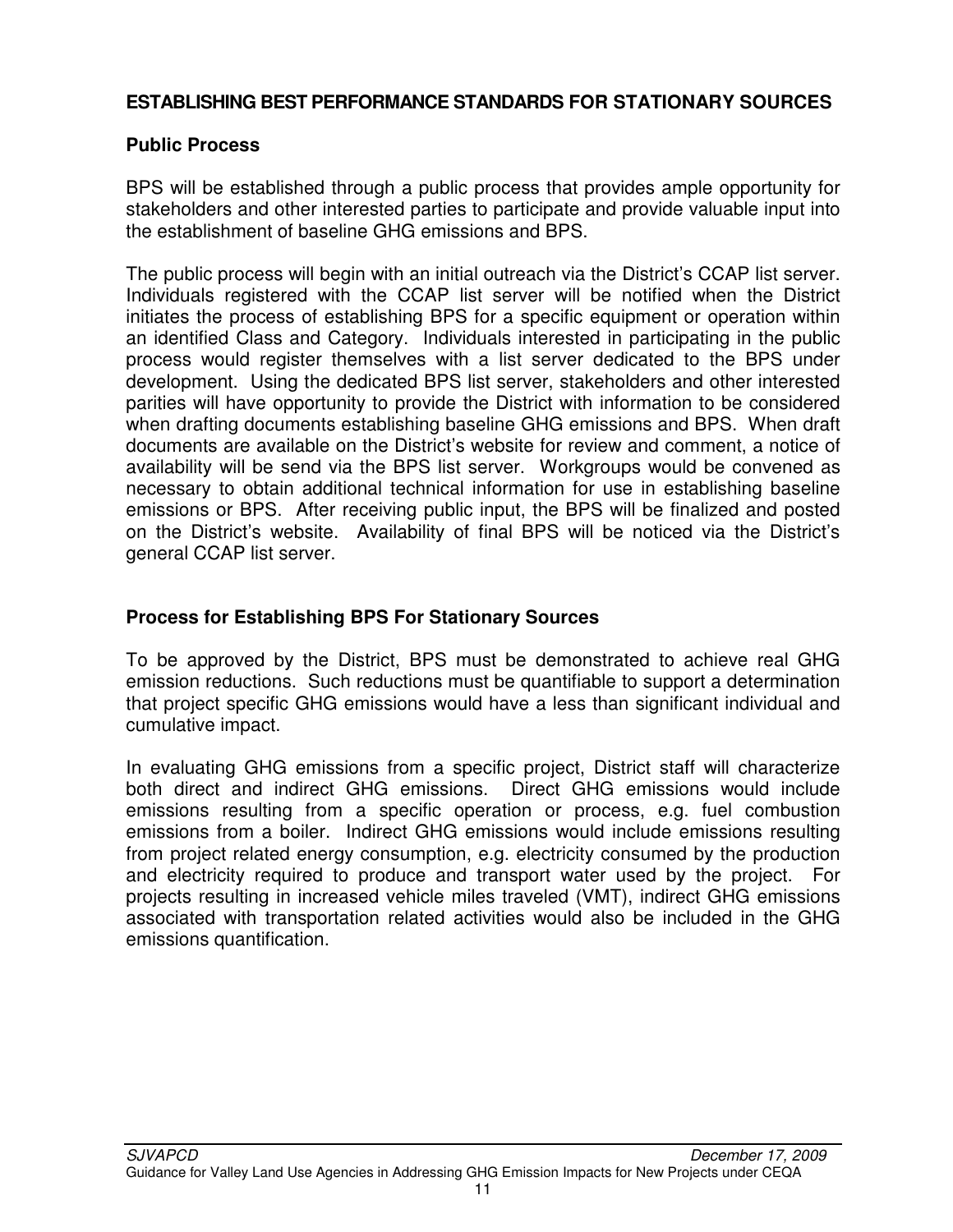#### **Process Steps**

BPS is intended to achieve the maximum GHG emission reductions from a stationary source project compared to BAU. BPS is established per the following process:

- 1. Establish Baseline GHG emissions factor per unit of activity for the proposed equipment or operation identified within a specific class and category
- 2. For the specific equipment or operation being proposed within a specific class and category, list all technologically feasible GHG emissions reduction measures, including equipment selection, design elements and best management practices, that do not result in an increase in criteria pollutant emissions compared to the proposed equipment or operation
- 3. For all technologically feasible GHG emission reduction measures identified in steps 2, identify all GHG reduction measures determined to be Achieved-in-Practice. In determining Achieved-in-Practice, consider the extent to which grants or other financial subsidies influence economic feasibility.
- 4. For each Achieved-in-Practice GHG emission reduction measure identified in step 3 above:
	- a. Quantify the potential GHG emission reduction, as compared to the Baseline GHG emissions factor per unit of activity
	- b. Express the potential GHG emission reduction as a percent of Baseline GHG emissions factor per unit of activity, using the following methodology:

% Reduction in GHG emissions =  $\frac{(2002 - 2004 \text{ baseline GHG emission factor}) - (\text{Proposed project GHG emissions factor})}{0.002 - 2004 \text{ baseline GHG emission factor}}$ 2002 2004 baseline GHG emission factor −  $%$  Reduction in GHG emissions =

- 5. Rank all Achieved-in-Practice GHG emission reduction measures by order of percent GHG emissions reduction,
- 6. Deem the Achieved-in-Practice GHG emissions reduction measure(s) with the highest percent reduction in GHG emissions as the District approved Best Performance Standard (BPS) for the respective class and category of equipment or operation being proposed, and
- 7. Eliminate all other Achieved-In-Practice options from consideration as BPS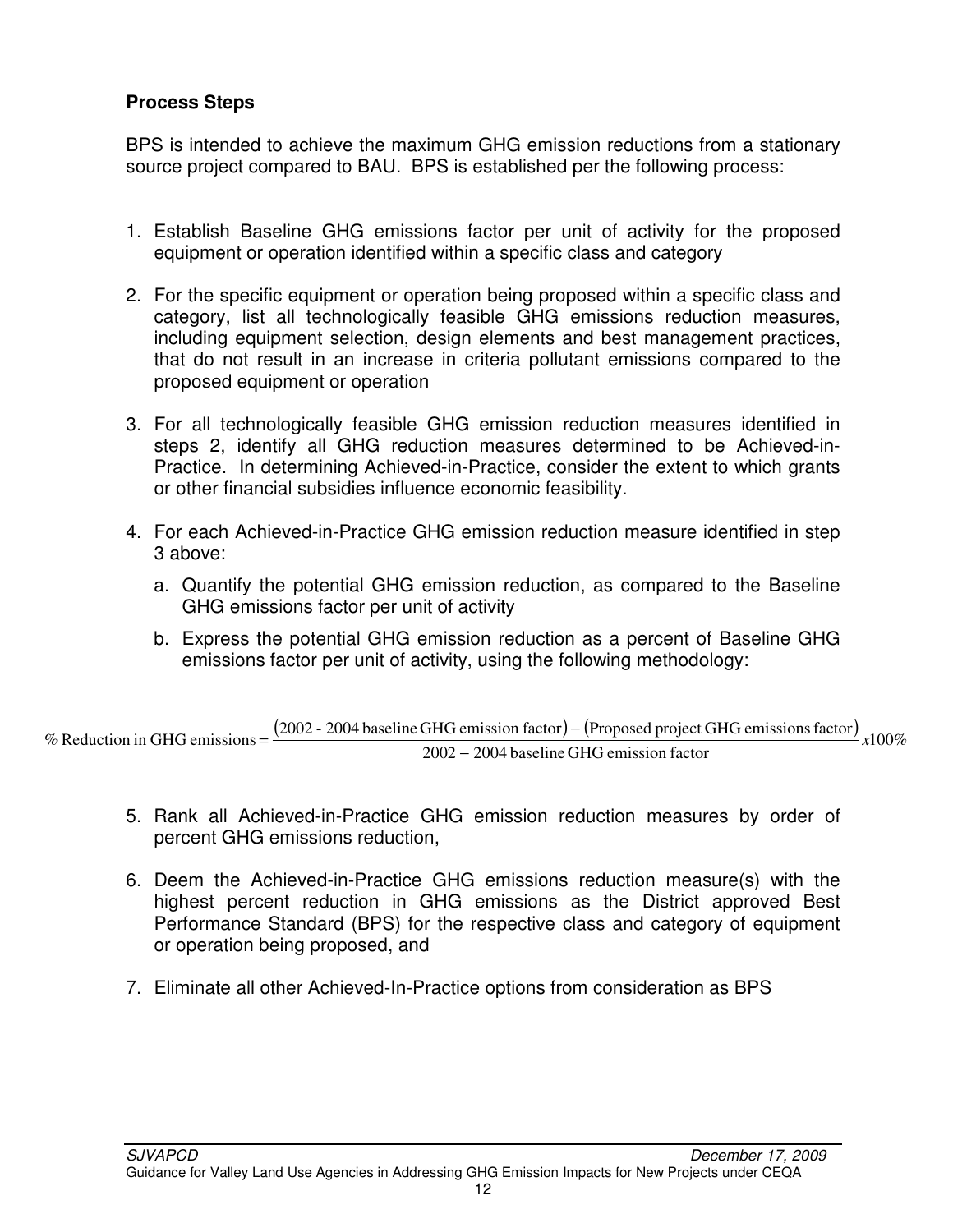### **Attachment B**

### **Procedure for Determining BPS for Development Projects**

Land-use agencies are strongly encouraged to use the Air District's compilation of GHG emissions reduction measures used to meet Best Performance Standards (BPS) for development projects and maintained on the **Climate Change page** of the District webpage at www.valleyair.org. In cases where the land-use agency or project proponent is proposing a GHG emission reduction measure that is not listed on the District's compilation of development project GHG emission reduction measure, the land-use agency is encouraged to consult with the District to quantify the GHG emission reduction benefits and add the proposed measure to the listing of District approved GHG emission reduction measures. However, lead agencies that have adopted this guidance may occasionally find it necessary to propose and approve a GHG emission reduction measure themselves. In which case, the District recommends that the land use agency use the following procedure.

#### **DEFINITIONS**

#### Achieved-in-Practice

Achieved-in-Practice is – Any equipment, technology, practice or operation available in the United States that has been installed and operated or used at stationary source site for a reasonable period of time sufficient to demonstrate that the equipment, technology, practice or operation is reliable when operated in a manner that is typical for the process. In determining whether equipment, technology, practice or operation is Achieved-in-Practice, the District will consider the extent to which grants, incentives or other financial subsidies influence the economic feasibility of its use.

#### **Baseline**

For Residential Development projects, Baseline is – the three year average of GHG emissions from all dwelling units in the San Joaquin Valley Air District, during the 2002 through 2004 baseline period, expressed as annual GHG emissions per unit.

For Commercial and Industrial Development projects, Baseline is – the three year average of GHG emissions from all commercial or industrial units in the San Joaquin Valley Air District, during the 2002 through 2004 baseline period, expressed as annual GHG emissions per commercial or industrial unit.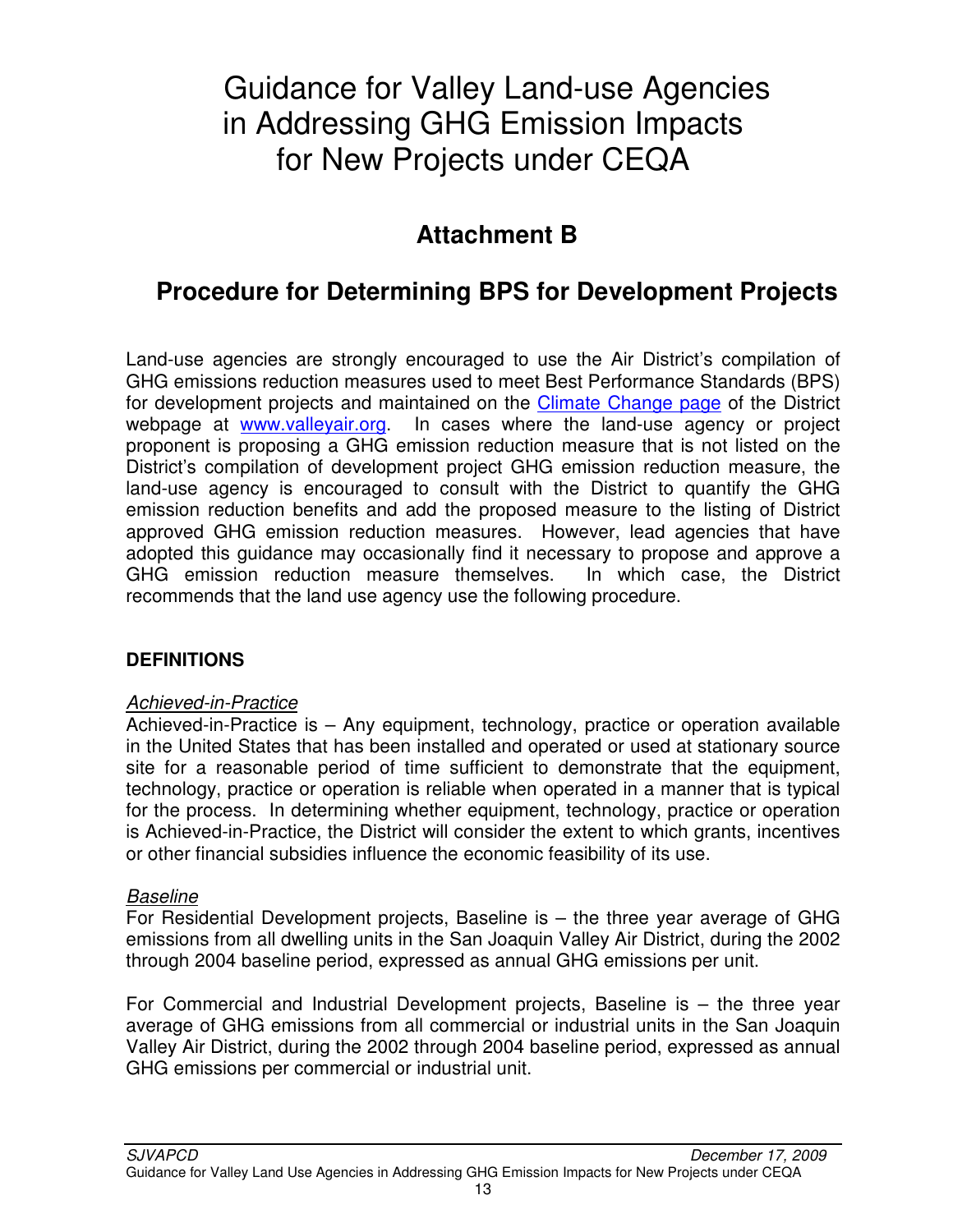#### Best Performance Standard

Best Performance Standard is – Any combination of District approved, Achieved-In-Practice emission reduction measures reducing or limiting GHG emissions by at least a 29% compared to BAU. GHG emission reduction measures include building standards, appliance standards, project design elements, and land use decisions.

#### Business-as-Usual

Business-as-Usual is – total baseline emissions for all emissions sources within the development type, projected for the year 2020, assuming no change in GHG emissions per unit of activity as established for the baseline period.

#### **ESTABLISHING BUSINESS-AS-USUAL AND BASELINE**

In executing its legislative mandate to establish emission reduction targets which would achieve the 1990 GHG emission levels by the year 2020, the California Air Resources Board (CARB) used its emission inventory to establish a three-year average for GHG emissions occurring by sector during the baseline period of 2002- 2004. This three-year average baseline emissions inventory was projected to the year 2020 using assumptions about potential growth, and assuming no change in the existing business practices. CARB designated the baseline emissions inventory projected to the year 2020 as Business-as-Usual (BAU) and determined that a 29% reduction from BAU is necessary to achieve the 1990 GHG emissions level.

BAU, as established by CARB, is a projected emissions inventory and does not represent actual business or operational practices generating GHG emissions. To translate BAU into an emissions generating activity, District staff will establish emission factors per unit of activity, for each class and category, using the 2002-2004 baseline period. For example, for a combustion process, an emissions factor could be expressed as pounds of GHG emissions generated per cubic feet of gas consumed, or pounds of GHG emissions generated per unit of production.

GHG emission reductions would be determined by establishing a GHG emissions factor per unit of activity for the proposed project and comparing it to the emissions factor established for the 2002-2004 baseline period. Projects implementing BPS, or otherwise demonstrating that GHG emissions have been reduced or mitigated by 29% will be determined to have a less than significant individual and cumulative impact on global climate change.

The percent reduction in GHG emissions would be calculated using the following methodology:

% Reduction in GHG emissions =  $\frac{(2002 - 2004 \text{ baseline GHG emission factor}) - (Proposed project GHG emissions factor)}{2002 - 2004 \text{ baseline GHG emission factor}}$  x100% 2002 - 2004 baseline GHG emission factor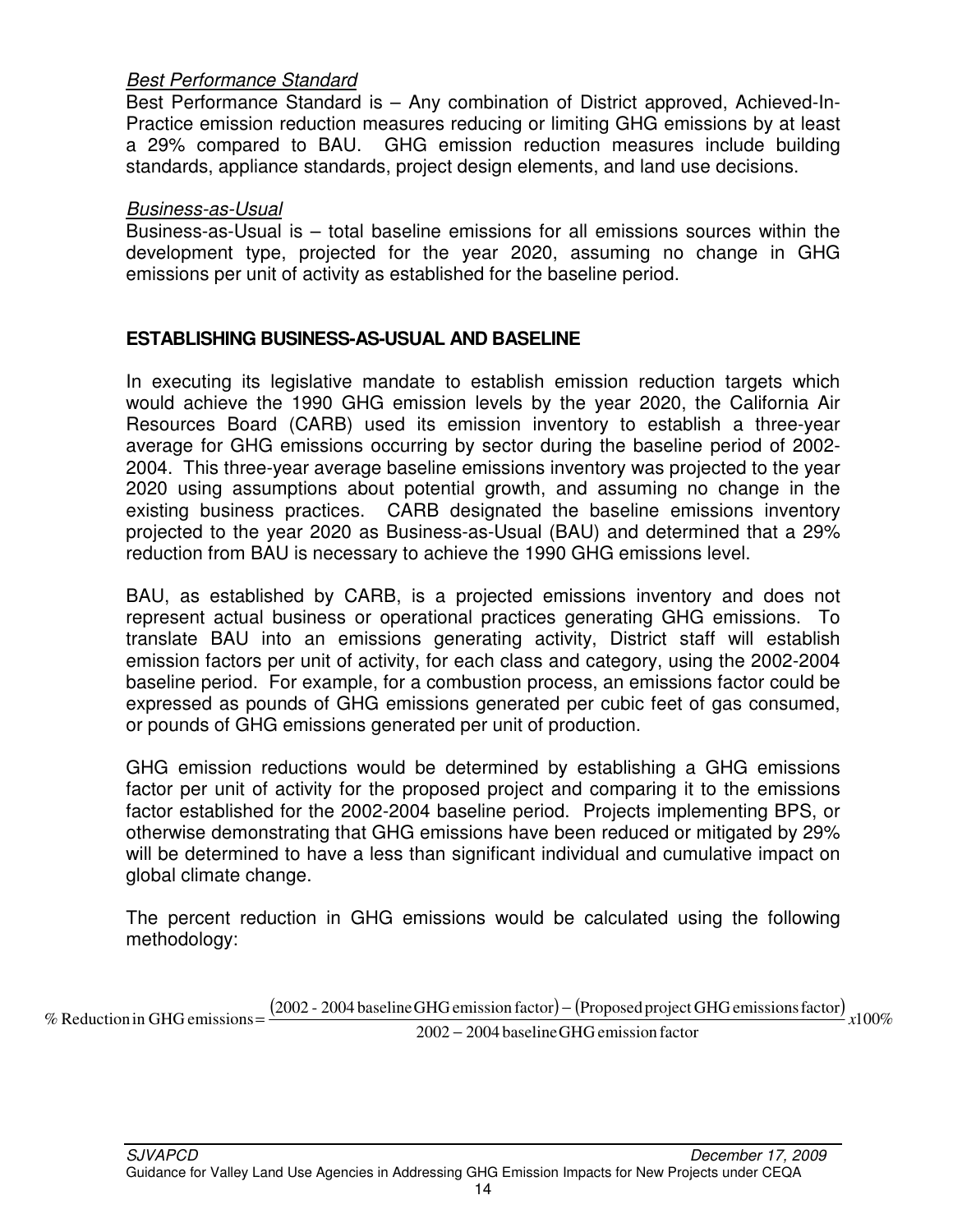#### **ESTABLISHING BEST PERFORMANCE STANDARDS FOR DEVELOPMENT PROJECTS**

To be approvable, GHG emissions reduction measures used to meet BPS requirements must be demonstrated to achieve real GHG emission reductions when compared to baseline conditions. Such reductions must be quantifiable to support a determination that project specific GHG emissions would have a less than significant individual and cumulative impact. To ensure that these criteria are satisfied, the following process should be used to establish GHG emission reduction measures.

#### **Public Process**

Approval of GHG emission reduction measures will be established through a public process that provides ample opportunity for stakeholders and other interested parties to participate and provide valuable input into the establishment of baseline GHG emissions and quantification of GHG emission reductions measures.

#### **Process for Establishing BPS For Development Projects**

To be approved, GHG emission reduction measures must be demonstrated to achieve real GHG emission reductions. Such reductions must be quantifiable to support a determination that project specific GHG emissions would have a less than significant individual and cumulative impact.

In evaluating GHG emissions from a specific project, Land-use agencies should characterize both direct and indirect GHG emission reductions. Direct GHG emission reductions would include emission reductions resulting from decreased operational emissions e.g. reduced natural gas consumption. Indirect GHG emission reductions would include emission reductions resulting from reduced vehicle miles traveled (VMT).